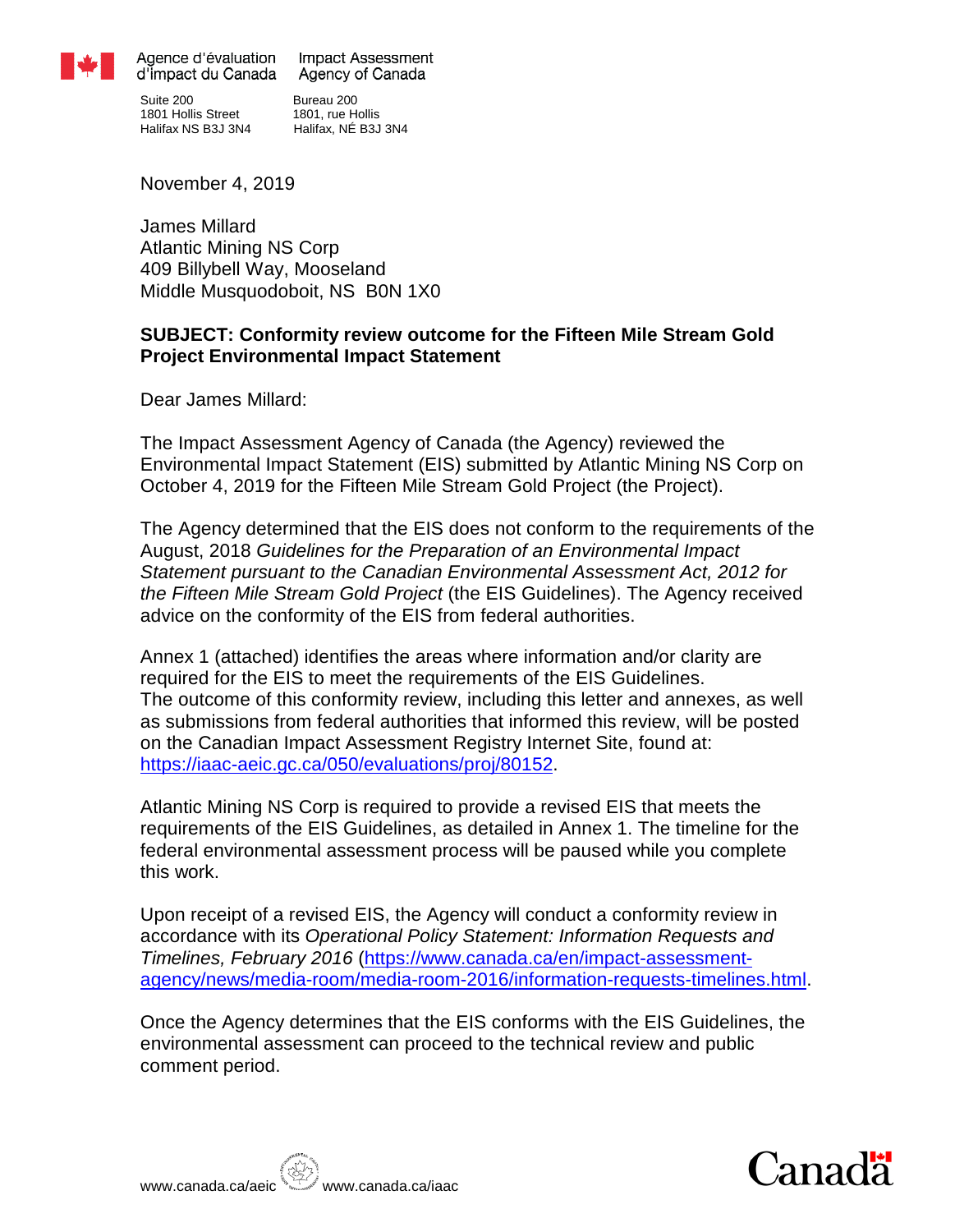Annex 2 (attached), while not conformity requirements, is advice to Atlantic Mining NS Corp from federal authorities based on their reviews of the EISand should be considered throughout the preparation of the revised EIS, the remainder of the environmental assessment process, and the regulatory processes that follow, as applicable.

The Agency welcomes the opportunity to discuss the outcome of this review with you and to provide further advice on how to best address the outstanding information required to move forward with the assessment process. If you have any questions about the content of this letter or conformity review table, please contact the undersigned at 902-426-4716 or via email at [CEAA.FifteenMile.ACEE@ceaa-acee.gc.ca.](mailto:CEAA.FifteenMile.ACEE@ceaa-acee.gc.ca)

Sincerely,

## <Original signed by>

Nicole Scotney Project Manager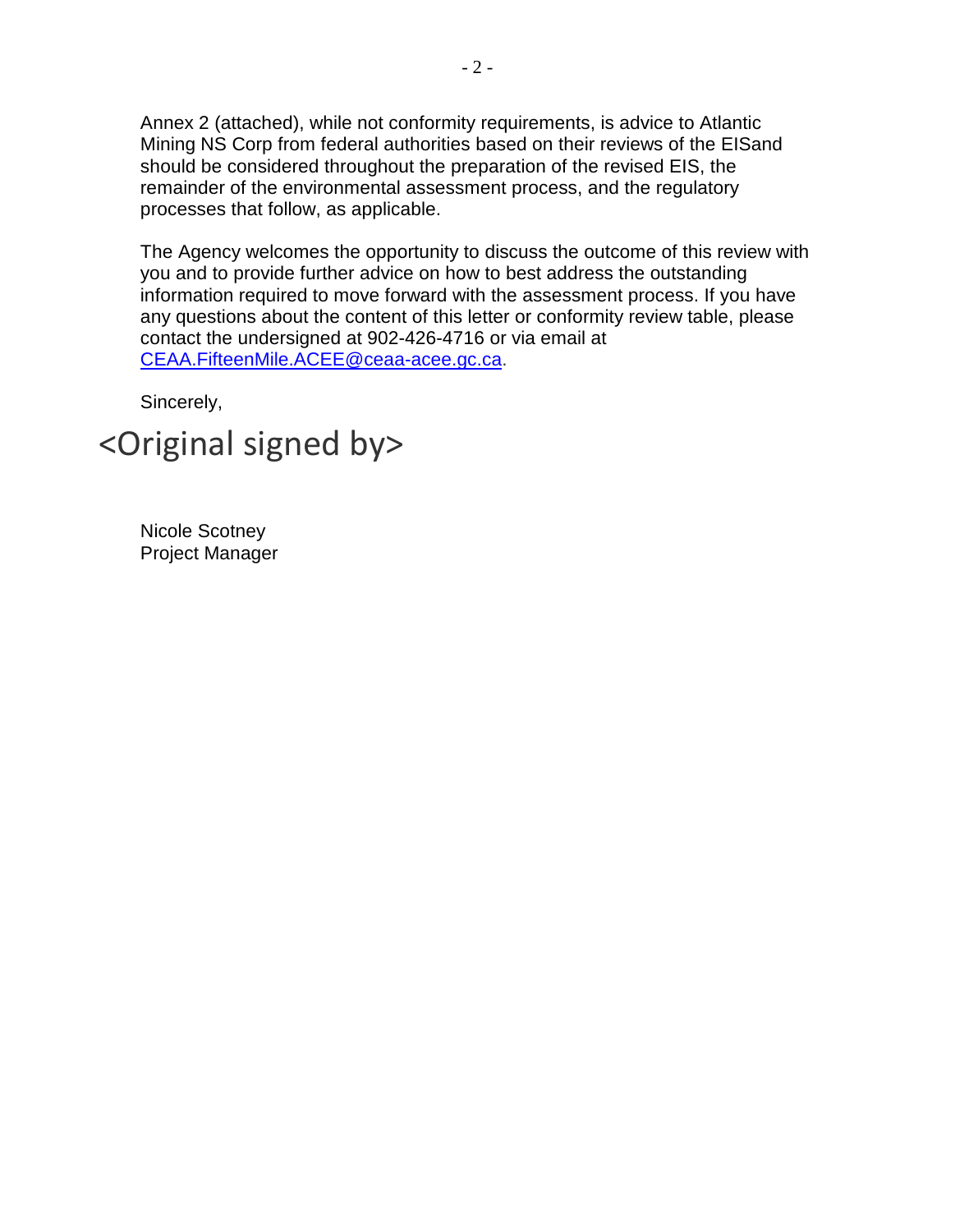## **Annex 1 – Detailed Conformity Gaps**

| <b>Requirement of the EIS Guideline</b><br>(Please refer to the August 31, 2018 EIS<br><b>Guidelines for the complete text. Text in</b><br>this column is for reference only.)                                                                                                                                                                                                                                                                                                                                                                                                                                                                                                                                                                                                                                             | <b>Section of the EIS</b> | <b>Information Requirement</b>                                                                                                                                                                                                                                                                                                                                                                                                                                                                                                                                                                                                                                                                                                                                              |
|----------------------------------------------------------------------------------------------------------------------------------------------------------------------------------------------------------------------------------------------------------------------------------------------------------------------------------------------------------------------------------------------------------------------------------------------------------------------------------------------------------------------------------------------------------------------------------------------------------------------------------------------------------------------------------------------------------------------------------------------------------------------------------------------------------------------------|---------------------------|-----------------------------------------------------------------------------------------------------------------------------------------------------------------------------------------------------------------------------------------------------------------------------------------------------------------------------------------------------------------------------------------------------------------------------------------------------------------------------------------------------------------------------------------------------------------------------------------------------------------------------------------------------------------------------------------------------------------------------------------------------------------------------|
| <b>PART 1</b>                                                                                                                                                                                                                                                                                                                                                                                                                                                                                                                                                                                                                                                                                                                                                                                                              |                           |                                                                                                                                                                                                                                                                                                                                                                                                                                                                                                                                                                                                                                                                                                                                                                             |
| 4.3 Study strategy and methodology<br>"The proponent will provide the Mi'kmaq of<br>Nova Scotia the opportunity to review and<br>provide comments on the information used for<br>describing and assessing effects on the Mi'kmaq<br>of Nova Scotia (further information on engaging<br>with the Mi'kmaq of Nova Scotia groups is<br>provided in Part 2, section 5 of this document).<br>The proponent will respond to the comments of<br>the Mi'kmaq of Nova Scotia prior to submitting<br>the EIS to ensure that the comments are<br>adequately addressed. Where there are<br>discrepancies in the views of the proponent and<br>the Mi'kmaq of Nova Scotia on the information<br>to be used in the EIS, the EIS will document these<br>discrepancies and the rationale for the<br>proponent's selection of information." | Throughout                | Clarify whether the Mi'kmaq of Nova Scotia (Kwilmu'kw Maw-klusuaqn Negotiation<br>Office, Millbrook First Nation and Sipekne' katik First Nation) were provided with the<br>opportunity to review and provide comments on the information used for describing<br>and assessing effects on the Mi'kmaq of Nova Scotia.<br>Document efforts that were undertaken by the proponent to provide Indigenous<br>groups with the opportunity to review and provide comments on the information used<br>for describing and assessing effects on Indigenous peoples, including impacts on<br>Aboriginal or Treaty rights.<br>Demonstrate that the proponent responded to the comments provided by the Mi'kmaq<br>of Nova Scotia to ensure that the comments are adequately addressed. |
| 4. Preparation and Presentation of the Environmental Impact Statement                                                                                                                                                                                                                                                                                                                                                                                                                                                                                                                                                                                                                                                                                                                                                      |                           |                                                                                                                                                                                                                                                                                                                                                                                                                                                                                                                                                                                                                                                                                                                                                                             |
| 4.5 Summary of the environmental impact<br>statement                                                                                                                                                                                                                                                                                                                                                                                                                                                                                                                                                                                                                                                                                                                                                                       | <b>EIS Summary</b>        | In the EIS summary, include an overview of how the factors under paragraph 19(1) of<br>CEAA 2012 were considered, specifically the environmental effects of malfunctions or<br>accidents, cumulative effects and changes to the project caused by the environment.<br>Improve the clarity of Figures throughout the EIS Summary, in particular:<br>Figure 1.1- label all roads as they appear in the text (e.g. Beaver Dam Haul<br>$\bullet$<br>Road)<br>Figure 1.2- include all relevant project components, including site access,<br>proposed and existing bypass roads/routes.                                                                                                                                                                                          |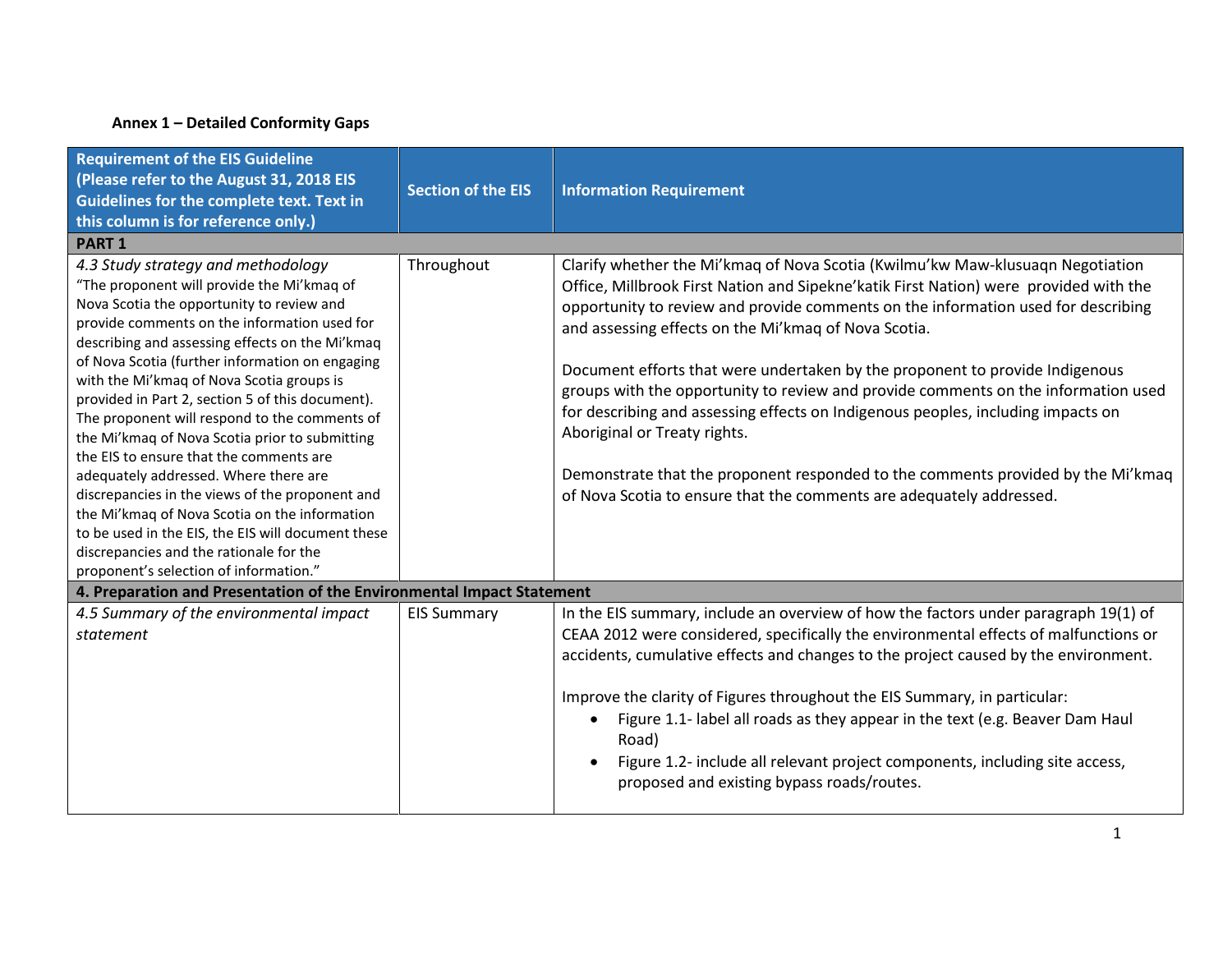| <b>Requirement of the EIS Guideline</b><br>(Please refer to the August 31, 2018 EIS<br>Guidelines for the complete text. Text in<br>this column is for reference only.) | <b>Section of the EIS</b> | <b>Information Requirement</b>                                                                                                                                                                                                             |
|-------------------------------------------------------------------------------------------------------------------------------------------------------------------------|---------------------------|--------------------------------------------------------------------------------------------------------------------------------------------------------------------------------------------------------------------------------------------|
| <b>PART 2</b>                                                                                                                                                           |                           |                                                                                                                                                                                                                                            |
| <b>3. PROJECT DESCRIPTION</b>                                                                                                                                           |                           |                                                                                                                                                                                                                                            |
| 3.1 Project Components                                                                                                                                                  | Map Book                  | Improve the clarity of Figures throughout the EIS, in particular:                                                                                                                                                                          |
|                                                                                                                                                                         |                           | Figure 1.1-1- label all roads as they appear in the text (e.g. Beaver Dam Haul<br>Road)                                                                                                                                                    |
|                                                                                                                                                                         |                           | Figure 1.1-2- include all relevant project components, including site access,<br>proposed and existing bypass roads/routes                                                                                                                 |
|                                                                                                                                                                         |                           | Figure 2.1-4- include haul roads.                                                                                                                                                                                                          |
| 3.2. Project activities                                                                                                                                                 | Section 2.4.6             | Describe how the changes made to the project since originally proposed considered                                                                                                                                                          |
|                                                                                                                                                                         | Section 4.5               | feedback from the Mi'kmaq of Nova Scotia during engagement sessions and how the<br>changes benefit the Mi'kmaq of Nova Scotia.                                                                                                             |
|                                                                                                                                                                         | Section 2.2.19            | Demonstrate that the planned Seloam Brook Diversion is technically feasible and that<br>the diversion channel (as well as upstream and downstream watercourses) will remain<br>stable over the long term since the diversion is permanent. |
|                                                                                                                                                                         |                           | Provide detailed information about the proposed Seloam Brook Diversion such as:<br>the preliminary design of the diversion channel                                                                                                         |
|                                                                                                                                                                         |                           | the gradient, width and depth of the proposed diversion channel<br>$\circ$                                                                                                                                                                 |
|                                                                                                                                                                         |                           | whether alterations to watercourses at the downstream end of the<br>$\circ$                                                                                                                                                                |
|                                                                                                                                                                         |                           | diversion channel need to be made to accommodate anticipated flows<br>and remain stable over the long term                                                                                                                                 |
|                                                                                                                                                                         |                           | the fish habitat functions and features the diversion channel will<br>$\Omega$                                                                                                                                                             |
|                                                                                                                                                                         |                           | provide                                                                                                                                                                                                                                    |
|                                                                                                                                                                         |                           | the construction methods and materials                                                                                                                                                                                                     |
|                                                                                                                                                                         |                           | the planned sequencing and timing of the construction and operation<br>$\circ$                                                                                                                                                             |
|                                                                                                                                                                         |                           | of the Seloam Brook Diversion in relation to other relevant project                                                                                                                                                                        |
|                                                                                                                                                                         |                           | components such as construction of the diversion berm                                                                                                                                                                                      |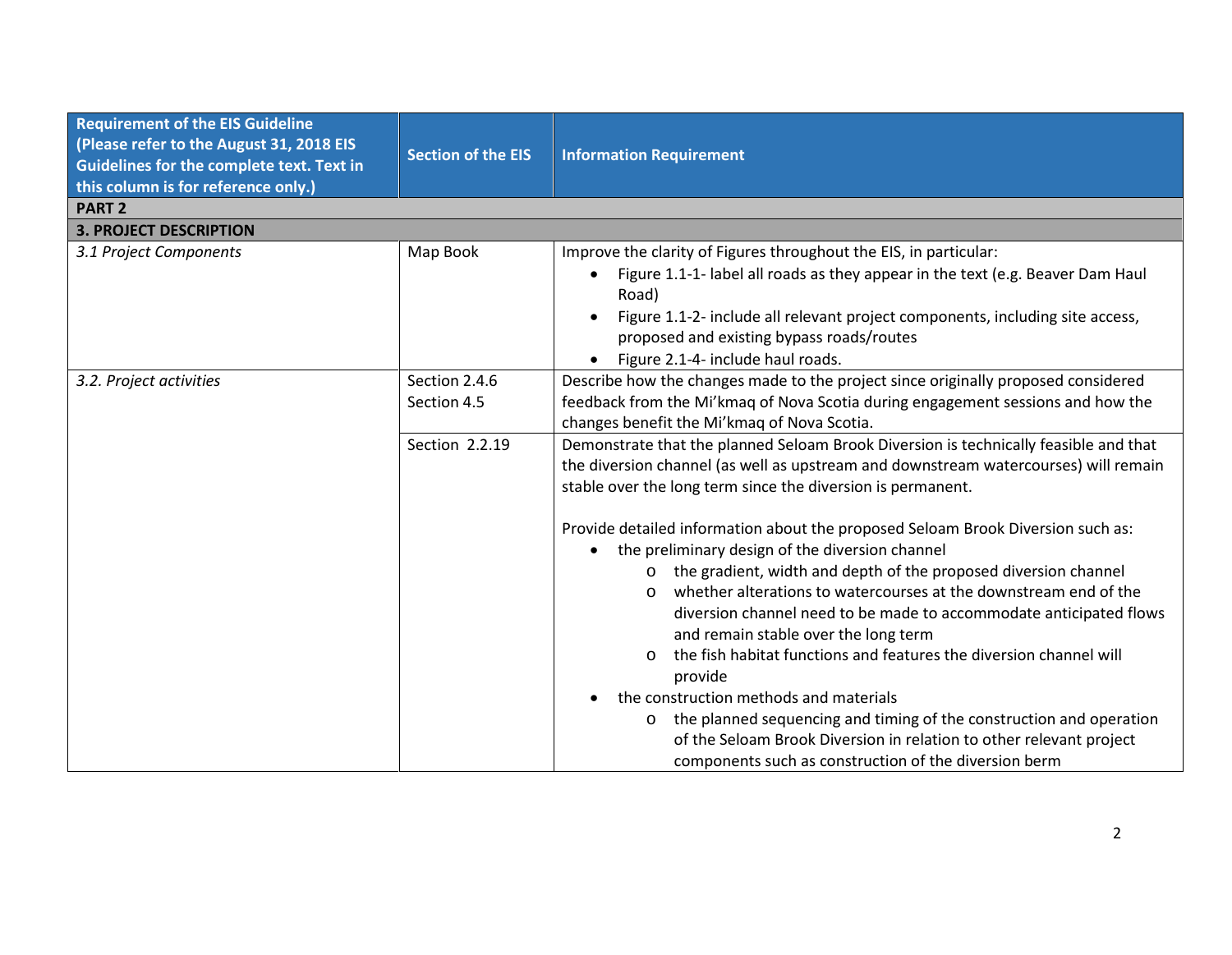| <b>Requirement of the EIS Guideline</b><br>(Please refer to the August 31, 2018 EIS<br>Guidelines for the complete text. Text in<br>this column is for reference only.) | <b>Section of the EIS</b>                | <b>Information Requirement</b>                                                                                                                                                                                                                                                                                                                                                                                                                                                                                                                                                                                        |
|-------------------------------------------------------------------------------------------------------------------------------------------------------------------------|------------------------------------------|-----------------------------------------------------------------------------------------------------------------------------------------------------------------------------------------------------------------------------------------------------------------------------------------------------------------------------------------------------------------------------------------------------------------------------------------------------------------------------------------------------------------------------------------------------------------------------------------------------------------------|
|                                                                                                                                                                         |                                          | the studies and modelling that have been done to demonstrate that the<br>$\bullet$<br>diversion channel will be appropriately designed and sized to accommodate the<br>anticipated flows and remain stable over the long term<br>whether Nova Scotia Power's most recent operational requirements and<br>procedures for upstream and downstream reservoirs and dams have been<br>factored into the design of the diversion channel.                                                                                                                                                                                   |
|                                                                                                                                                                         | Section 2.6.12.1                         | Provide an assessment of whether the Seloam Brook Diversion and diversion berms<br>around the open pit will be able to accept and function in the event of elevated flows<br>under various dam operational scenarios, and under what circumstances this may<br>occur.                                                                                                                                                                                                                                                                                                                                                 |
| 5. INDIGENOUS ENGAGEMENT AND CONCERNS                                                                                                                                   |                                          |                                                                                                                                                                                                                                                                                                                                                                                                                                                                                                                                                                                                                       |
| 5. Indigenous Engagement and Concerns                                                                                                                                   | Section 4<br>Section 4.5<br>Appendix K.1 | Describe how engagement activities by the proponent allowed Indigenous groups to<br>understand the project and evaluate its impacts on their communities, activities,<br>potential or established Aboriginal or Treaty rights. Where impacts are identified,<br>provide a discussion of how those would be managed or mitigated (and provide this<br>information for each Mi'kmaq of Nova Scotia group separately, including those<br>communities represented by KMKNO, Millbrook First Nation and Sipekne'katik First<br>Nation).<br>Describe the impacts identified by the Mi'kmaq of Nova Scotia during engagement |
|                                                                                                                                                                         |                                          | activities and the approaches the proponent discussed to manage or mitigate those<br>impacts.<br>Describe the efforts made to discuss the degree of those impacts after mitigation<br>(residual effects) with the Mi'kmaq of Nova Scotia before submitting the EIS to the<br>Agency.<br>Describe how the following requirement in section 5 of the EIS Guidelines was fulfilled:<br>"The proponent will facilitate these meetings by making key EA summary documents                                                                                                                                                  |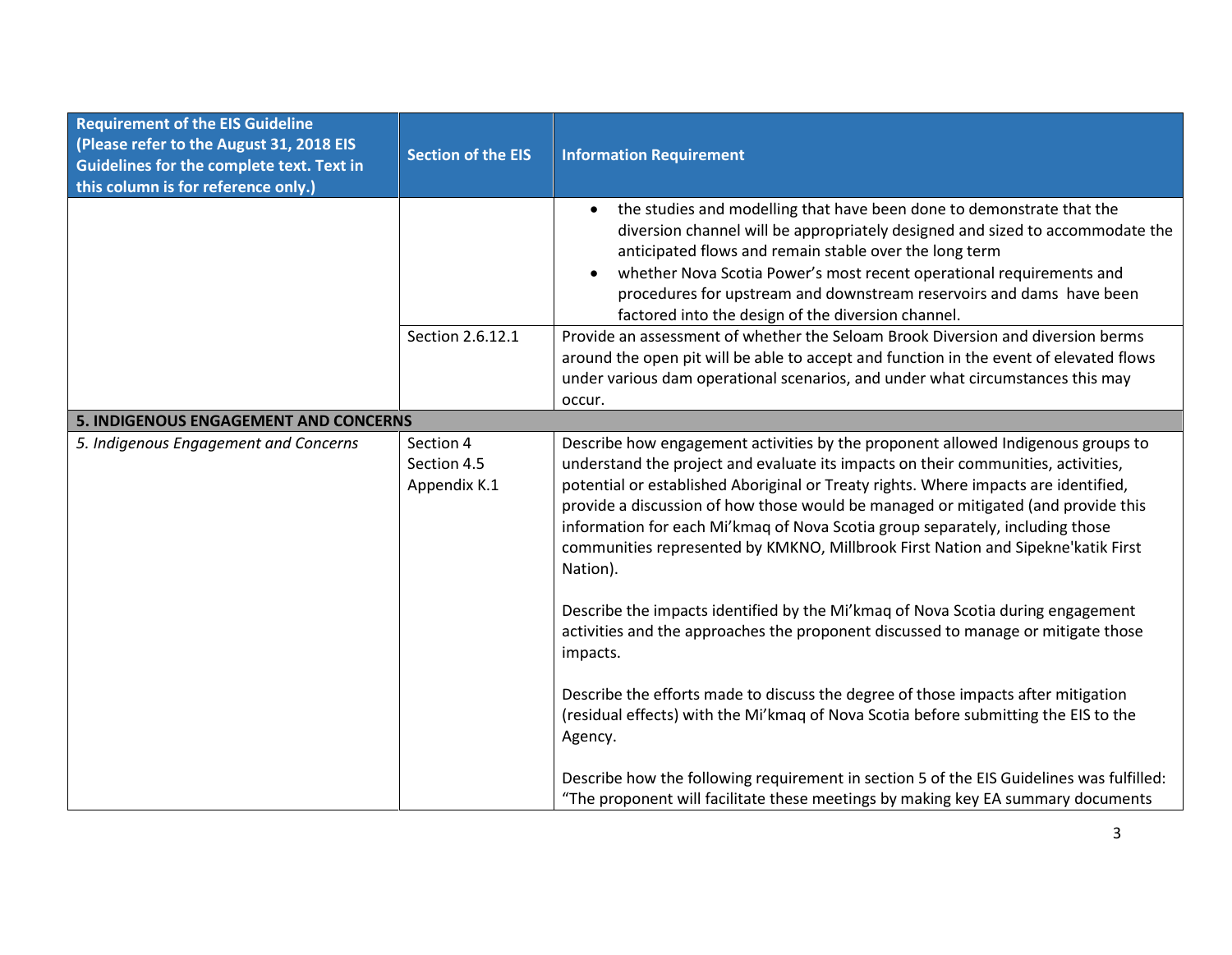| <b>Requirement of the EIS Guideline</b><br>(Please refer to the August 31, 2018 EIS<br><b>Guidelines for the complete text. Text in</b><br>this column is for reference only.) | <b>Section of the EIS</b>                                    | <b>Information Requirement</b>                                                                                                                                                                                                                                                                                                                                                                                                                                                                                                                                                                                                                                                                                                                                                                                                                                                                                                                                                                                                                                                                                                                                                                                                                                                                                                                                                                                                   |  |
|--------------------------------------------------------------------------------------------------------------------------------------------------------------------------------|--------------------------------------------------------------|----------------------------------------------------------------------------------------------------------------------------------------------------------------------------------------------------------------------------------------------------------------------------------------------------------------------------------------------------------------------------------------------------------------------------------------------------------------------------------------------------------------------------------------------------------------------------------------------------------------------------------------------------------------------------------------------------------------------------------------------------------------------------------------------------------------------------------------------------------------------------------------------------------------------------------------------------------------------------------------------------------------------------------------------------------------------------------------------------------------------------------------------------------------------------------------------------------------------------------------------------------------------------------------------------------------------------------------------------------------------------------------------------------------------------------|--|
|                                                                                                                                                                                |                                                              | (baseline studies, EIS, key findings, plain language summaries) accessible in advance.<br>The proponent will ensure there are sufficient opportunities for individuals and groups<br>to provide oral input in the language of their choice. If possible, the proponent should<br>consider translating information for these groups into the appropriate Mi'kmaq of Nova<br>Scotia languages(s) in order to facilitate engagement activities during the EA."                                                                                                                                                                                                                                                                                                                                                                                                                                                                                                                                                                                                                                                                                                                                                                                                                                                                                                                                                                      |  |
| <b>6. IMPACTS TO POTENTIAL OR ESTABLISHED ABORIGINAL OR TREATY RIGHTS</b>                                                                                                      |                                                              |                                                                                                                                                                                                                                                                                                                                                                                                                                                                                                                                                                                                                                                                                                                                                                                                                                                                                                                                                                                                                                                                                                                                                                                                                                                                                                                                                                                                                                  |  |
| 6. Impacts to Potential or Established<br><b>Aboriginal or Treaty Rights</b>                                                                                                   | Section 4.4<br>Section 6.13,<br>Section 6.14<br>Appendix H.1 | Based on additional information collected in fulfillment of conformity gaps noted<br>throughout Annex 1, update the EIS as applicable. For example:<br>location(s) in which rights are being practiced or exercised<br>context in which the right is practiced or exercised (including information about<br>which groups of an Indigenous group practice the right (women, elders, youth<br>etc.), how the right was practiced historically)<br>how the Indigenous group's cultural traditions, laws and governance systems<br>inform the manner in which they exercise their rights (the who, what, when,<br>how, where, and why)<br>the Indigenous group's perspectives on the importance of the land on which<br>the Project is located and how it intersects with any land management uses<br>and/or plans they may have<br>how often the right is practiced or exercised and timing or seasonality of the<br>practice or exercise of the right<br>maps and data sets (e.g. fish catch numbers).<br>If information is not provided or available, include a rationale.<br>Include the perspectives of the Mi'kmaq of Nova Scotia concerning the proposed<br>mitigations and adverse direct and cumulative effects, including but not limited to their<br>views of the proposed bypass roads, ability to pursue traditional activities on nearby<br>crown land, potential effects of the proposed Seloam Brook diversion, etc. |  |

4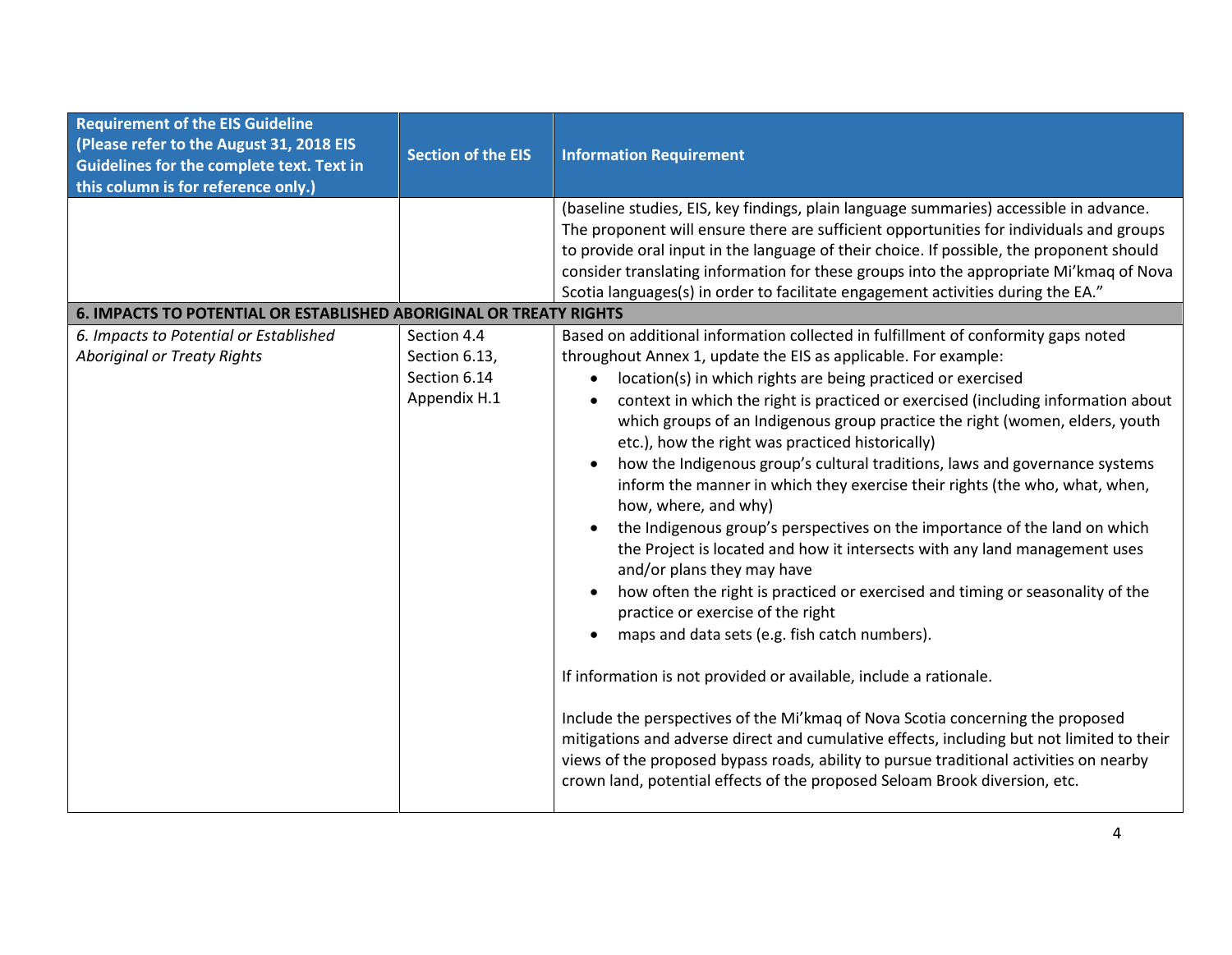| <b>Requirement of the EIS Guideline</b>                 |                                                                         |                                                                                                                                                                                                                                                                                                                                                                                                                                                                                                                                                                                                                                                                                                                                                                                                                                                                                                                                                                                                                          |  |
|---------------------------------------------------------|-------------------------------------------------------------------------|--------------------------------------------------------------------------------------------------------------------------------------------------------------------------------------------------------------------------------------------------------------------------------------------------------------------------------------------------------------------------------------------------------------------------------------------------------------------------------------------------------------------------------------------------------------------------------------------------------------------------------------------------------------------------------------------------------------------------------------------------------------------------------------------------------------------------------------------------------------------------------------------------------------------------------------------------------------------------------------------------------------------------|--|
| (Please refer to the August 31, 2018 EIS                | <b>Section of the EIS</b>                                               | <b>Information Requirement</b>                                                                                                                                                                                                                                                                                                                                                                                                                                                                                                                                                                                                                                                                                                                                                                                                                                                                                                                                                                                           |  |
| <b>Guidelines for the complete text. Text in</b>        |                                                                         |                                                                                                                                                                                                                                                                                                                                                                                                                                                                                                                                                                                                                                                                                                                                                                                                                                                                                                                                                                                                                          |  |
| this column is for reference only.)                     |                                                                         |                                                                                                                                                                                                                                                                                                                                                                                                                                                                                                                                                                                                                                                                                                                                                                                                                                                                                                                                                                                                                          |  |
| 7. EFFECTS ASSESSMENT                                   |                                                                         |                                                                                                                                                                                                                                                                                                                                                                                                                                                                                                                                                                                                                                                                                                                                                                                                                                                                                                                                                                                                                          |  |
| 7.1.4 Riparian, wetland and terrestrial<br>environments | Section 6.7                                                             | Wetland species composition for the wetlands identified within the Fifteen Mile Stream<br>Gold study area. This must include, as a minimum, representative vegetation                                                                                                                                                                                                                                                                                                                                                                                                                                                                                                                                                                                                                                                                                                                                                                                                                                                    |  |
| 7.1.5 Groundwater and surface water                     | Section 6.5<br>Section 6.6<br>Appendix B.2<br>Appendices F.1 and<br>F.2 | composition for each wetland type.<br>The EIS requires an appropriate hydrogeologic model for the project area, which<br>discusses the hydrostratigraphy and groundwater flow systems; a sensitivity analysis<br>will be performed to test model sensitivity to climatic variations (e.g. recharge) and<br>hydrogeologic parameters (e.g. hydraulic conductivity). Provide information or a<br>sufficient rationale for the omission of the following from the hydrogeological model:<br>addressing the zones of "enhanced hydraulic conductivity"<br>regional (deep) groundwater flow regime<br>the use of large uniform beds to represent fractured rock<br>calibration of the model using baseflow (and not just heads) from streams<br>the irregular model extent shape<br>representative ranges of input parameters that represent the hydrogeological<br>conditions that are then assessed in the sensitivity analysis.<br>Provide a sensitivity analysis to assess the effects in the event that some potentially |  |
|                                                         |                                                                         | acid generating waste rock is classified, incorrectly, as non-acid generating wasterock<br>and be then either used for construction purposes or stored in the incorrect waste rock<br>stockpile.                                                                                                                                                                                                                                                                                                                                                                                                                                                                                                                                                                                                                                                                                                                                                                                                                         |  |
|                                                         | Section 6.6.2                                                           | Describe the monitoring protocol for the collection of surface water data.                                                                                                                                                                                                                                                                                                                                                                                                                                                                                                                                                                                                                                                                                                                                                                                                                                                                                                                                               |  |
|                                                         | Section 6.6.3                                                           | Provide baseline information pertaining to the bathymetry, maximum and mean<br>depths, and water level fluctuations for all watercourses described in the EIS. As the<br>reference document "McCallum (2019") is not publically available, a description of the<br>baseline data collection methodology is not available.                                                                                                                                                                                                                                                                                                                                                                                                                                                                                                                                                                                                                                                                                                |  |
|                                                         |                                                                         | Provide a characterization of groundwater - surface water interactions.                                                                                                                                                                                                                                                                                                                                                                                                                                                                                                                                                                                                                                                                                                                                                                                                                                                                                                                                                  |  |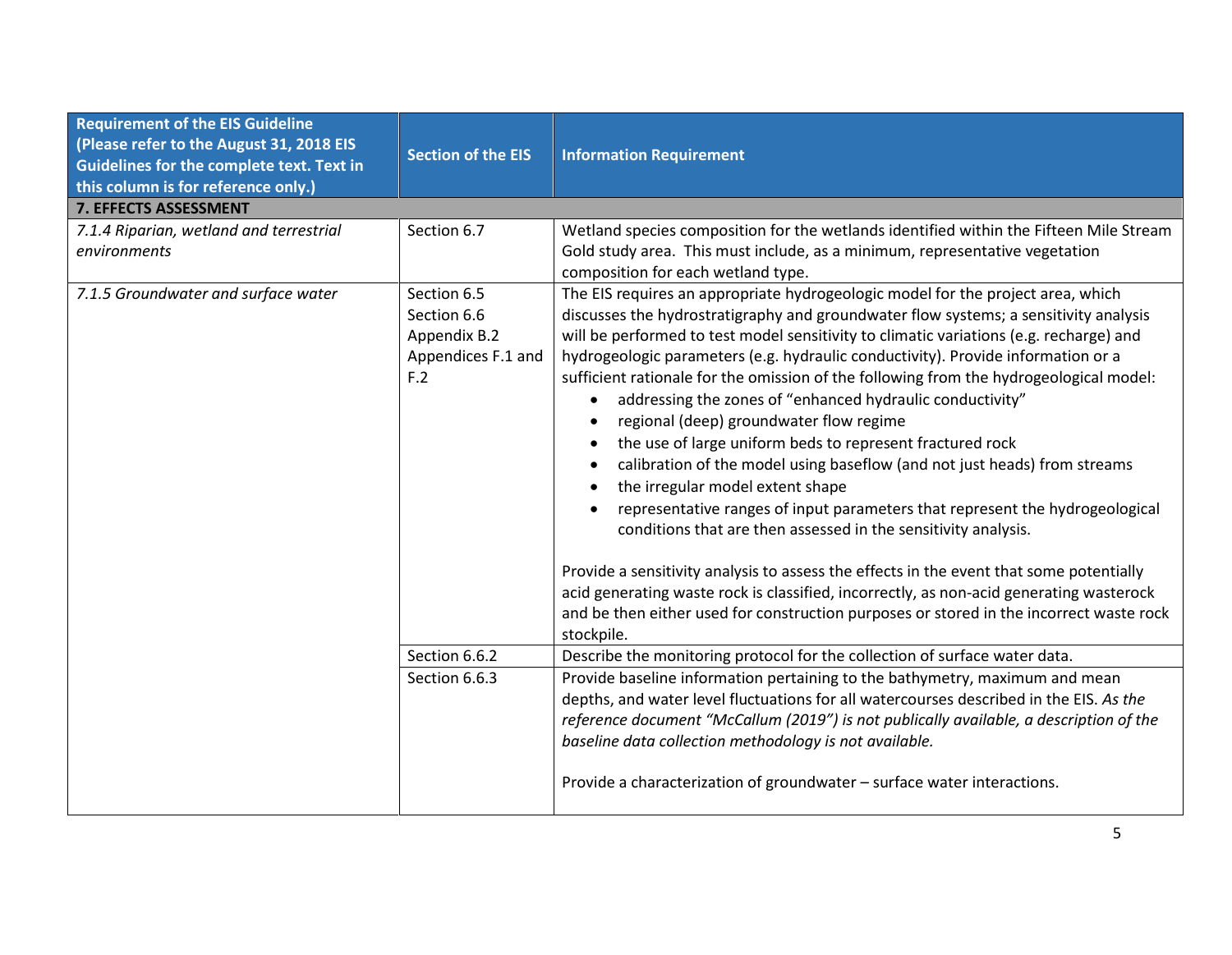| <b>Requirement of the EIS Guideline</b><br>(Please refer to the August 31, 2018 EIS<br>Guidelines for the complete text. Text in<br>this column is for reference only.) | <b>Section of the EIS</b>                    | <b>Information Requirement</b>                                                                                                                                                                                                                                                                                                                                                                                                                                                                                                                                                                                                                                                                                                                                           |
|-------------------------------------------------------------------------------------------------------------------------------------------------------------------------|----------------------------------------------|--------------------------------------------------------------------------------------------------------------------------------------------------------------------------------------------------------------------------------------------------------------------------------------------------------------------------------------------------------------------------------------------------------------------------------------------------------------------------------------------------------------------------------------------------------------------------------------------------------------------------------------------------------------------------------------------------------------------------------------------------------------------------|
|                                                                                                                                                                         |                                              | Describe the temperature changes in surface water as a result of groundwater-surface<br>water interactions.                                                                                                                                                                                                                                                                                                                                                                                                                                                                                                                                                                                                                                                              |
| 7.1.6 Fish and fish habitat                                                                                                                                             | Section 6.8.3.1                              | Describe the seasonal variation of primary and secondary productivity in the affected<br>water bodies.<br>Describe the habitat by homogenous section for potentially affected surface waters.<br>Specifically, provide further detail of the watercourses in Table 6.6-6 including:<br>a description of the riparian vegetation<br>water depths<br>representative photos for each homogenous section of watercourse.                                                                                                                                                                                                                                                                                                                                                     |
| <b>Indigenous Peoples</b><br>7.1.10                                                                                                                                     | Section 6.13<br>Appendix K.1<br>Appendix H.1 | Describe the Mi'kmaq of NS populations and subpopulations. Demonstrate how the<br>differences of experiences by sub-populations within an Indigenous group (e.g. women,<br>youth, elders, families) were considered in the description of baseline information for<br>Indigenous peoples and cumulative effects.<br>Describe the overall quality of the experience of the practice (e.g. noise, air quality,<br>visual landscape, presence of others).<br>Provide a model or virtual representation of the Project area (before construction,<br>during operation, decommissioning and post reclamation) to illustrate how the visual<br>landscape from nearby areas; including areas used by Indigenous groups such as<br>Seloam Lake and Highway 374 will be affected. |
| 7.2.2 Changes to Groundwater and Surface<br>Water                                                                                                                       | Section 6.6.6<br>Section 6.6.8               | Describe how project activities may impact pH, turbidity, or temperature in the<br>surrounding waterbodies. If no changes to pH, turbidity, dissolved oxygen, or<br>temperature are anticipated, substantiate conclusions with scientific knowledge.<br>Clearly state assumptions and describe how each assumption was tested.                                                                                                                                                                                                                                                                                                                                                                                                                                           |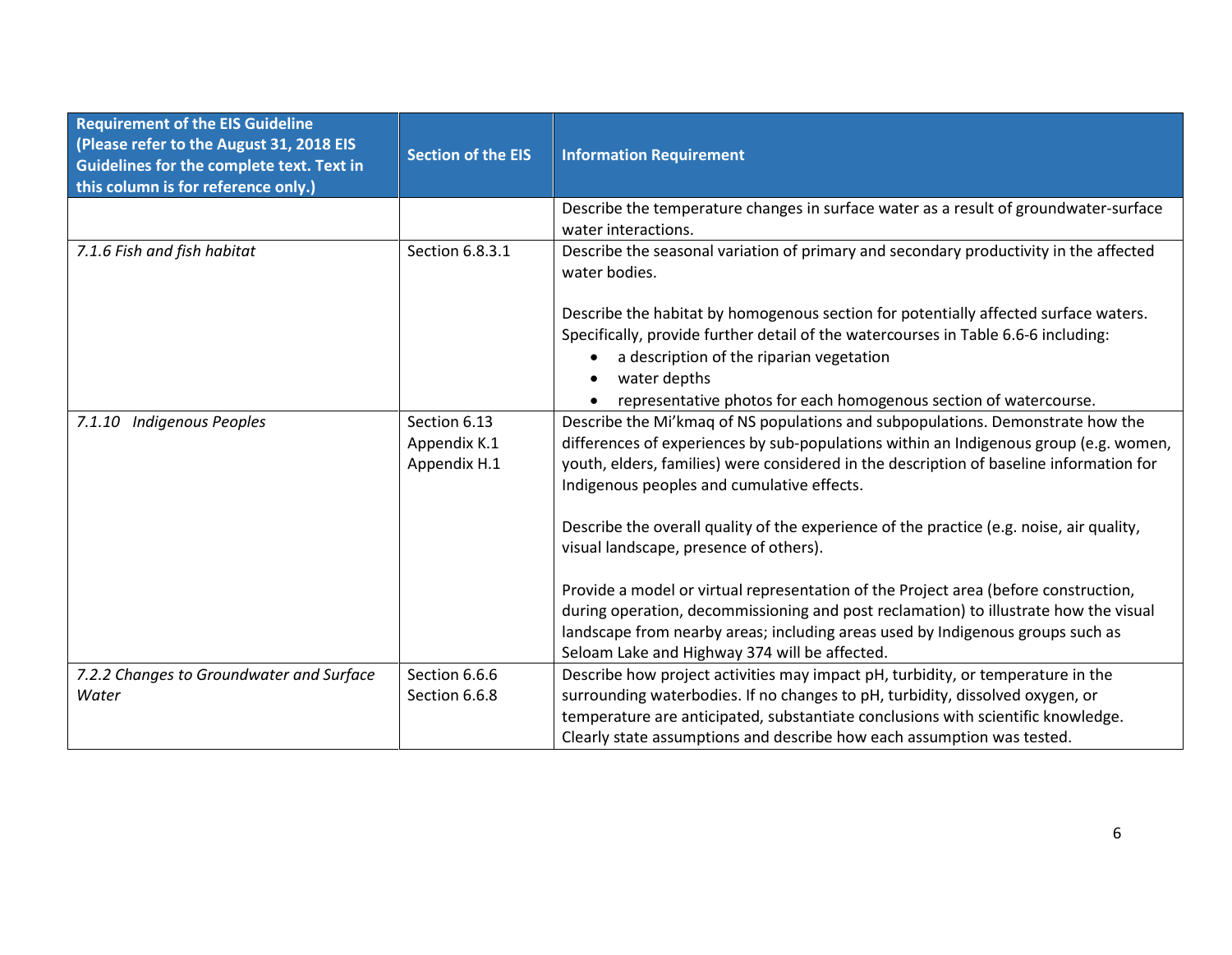| <b>Requirement of the EIS Guideline</b><br>(Please refer to the August 31, 2018 EIS<br>Guidelines for the complete text. Text in<br>this column is for reference only.) | <b>Section of the EIS</b>      | <b>Information Requirement</b>                                                                                                                                                                                                                                                                |
|-------------------------------------------------------------------------------------------------------------------------------------------------------------------------|--------------------------------|-----------------------------------------------------------------------------------------------------------------------------------------------------------------------------------------------------------------------------------------------------------------------------------------------|
| 7.3.1 Fish and fish habitat                                                                                                                                             | Section 6.8.6                  | Provide an assessment of potential impacts to fish habitat in watercourses immediately<br>upstream and downstream of the Seloam Brook Diversion.                                                                                                                                              |
|                                                                                                                                                                         |                                | Indicate how the channel morphology and other relevant fish habitat features and<br>functions change within watercourses immediately upstream and downstream of the<br>Seloam Brook Diversion change.                                                                                         |
|                                                                                                                                                                         |                                | Provide the current seasonal water levels and flows in these watercourses and indicate<br>how will the diversion channel affect them.                                                                                                                                                         |
|                                                                                                                                                                         | Section 6.8.6<br>Section 6.8.8 | Provide an assessment of the potential effects to the food web or the potential effects<br>on primary and secondary productivity.                                                                                                                                                             |
|                                                                                                                                                                         | Section 2.2.1.9                | Provide additional information and detail regarding the purpose and construction of<br>the Seloam Brook Diversion. Specifically, describe how the Seloam Brook Diversion<br>channel and associated berms will provide fish habitat components and features.                                   |
|                                                                                                                                                                         | Table 6.8-20                   | Describe the effects on ongoing water withdrawal requirements from Seloam Lake on<br>fish and fish habitat. Include a rationale and relevant information to support any<br>determinations of whether or not fish habitat in Seloam Lake will be potentially<br>impacted by water withdrawals. |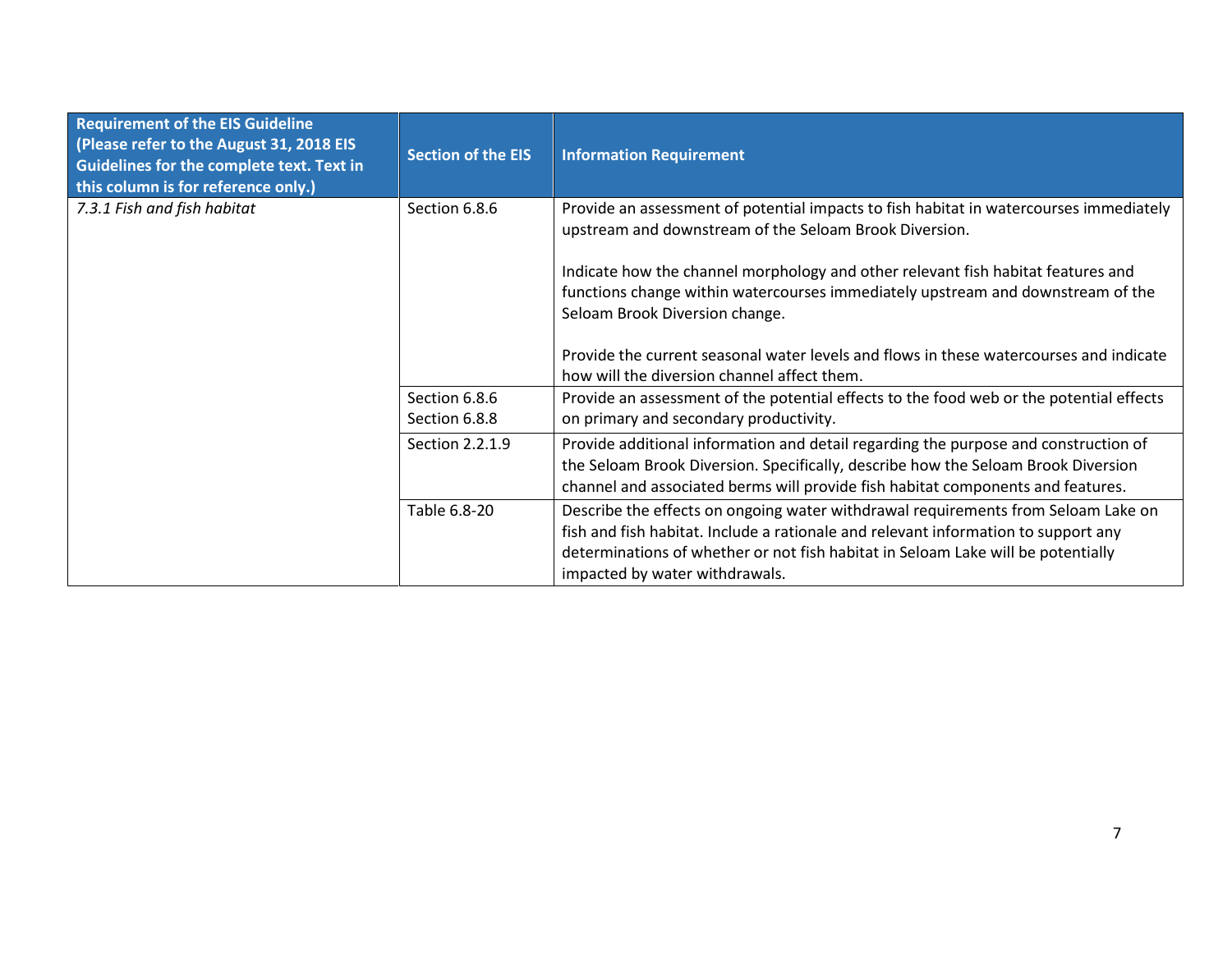| <b>Requirement of the EIS Guideline</b><br>(Please refer to the August 31, 2018 EIS<br><b>Guidelines for the complete text. Text in</b><br>this column is for reference only.) | <b>Section of the EIS</b>                                    | <b>Information Requirement</b>                                                                                                                                                                                                                                                                                                                                                                                                                                                                                                                                                                                                                                                                                                                                                                                                                                                                                                                                                                                                                                                                                                                                                                                                                                                                                                                                                                                      |
|--------------------------------------------------------------------------------------------------------------------------------------------------------------------------------|--------------------------------------------------------------|---------------------------------------------------------------------------------------------------------------------------------------------------------------------------------------------------------------------------------------------------------------------------------------------------------------------------------------------------------------------------------------------------------------------------------------------------------------------------------------------------------------------------------------------------------------------------------------------------------------------------------------------------------------------------------------------------------------------------------------------------------------------------------------------------------------------------------------------------------------------------------------------------------------------------------------------------------------------------------------------------------------------------------------------------------------------------------------------------------------------------------------------------------------------------------------------------------------------------------------------------------------------------------------------------------------------------------------------------------------------------------------------------------------------|
| 7.3.5 Indigenous Peoples                                                                                                                                                       | Section 6.13<br>Section 6.14<br>Appendix K.1<br>Appendix H.1 | Demonstrate how potential effects to mental and social well-being on the Mi'kmaq of<br>NS were considered in the assessment of potential project effects to Indigenous health<br>and socioeconomic conditions, and any incidental effects on the current use of lands<br>and resources for traditional purposes<br>Describe how the effects of changes to the environment on Indigenous peoples could<br>be different for particular sub-populations within an Indigenous group (e.g., women,<br>youth, elders, specific families).<br>Provide an assessment of impacts to human health assessing effects of changes to the<br>environment on the Mi'kmaq of Nova Scotia's socio-economic conditions, including,<br>but not limited to:<br>• the use of navigable waters (including any water used for Mi'kmaq of Nova<br>Scotia transport)<br>forestry and logging operations<br>commercial fishing, hunting, trapping, and gathering activities (e.g., Food,<br>Social, Ceremonial and Communal Commercial fishing licenses and the right to<br>fish for a moderate livelihood)<br>commercial outfitters<br>recreational use<br>food security<br>٠<br>income inequity<br>changes at the community level that affect socio-economic conditions for the<br>Mi'kmaq of Nova Scotia as a result of increased population, economic activity,<br>cost of living, among other factors<br>non-commercial / trade economy. |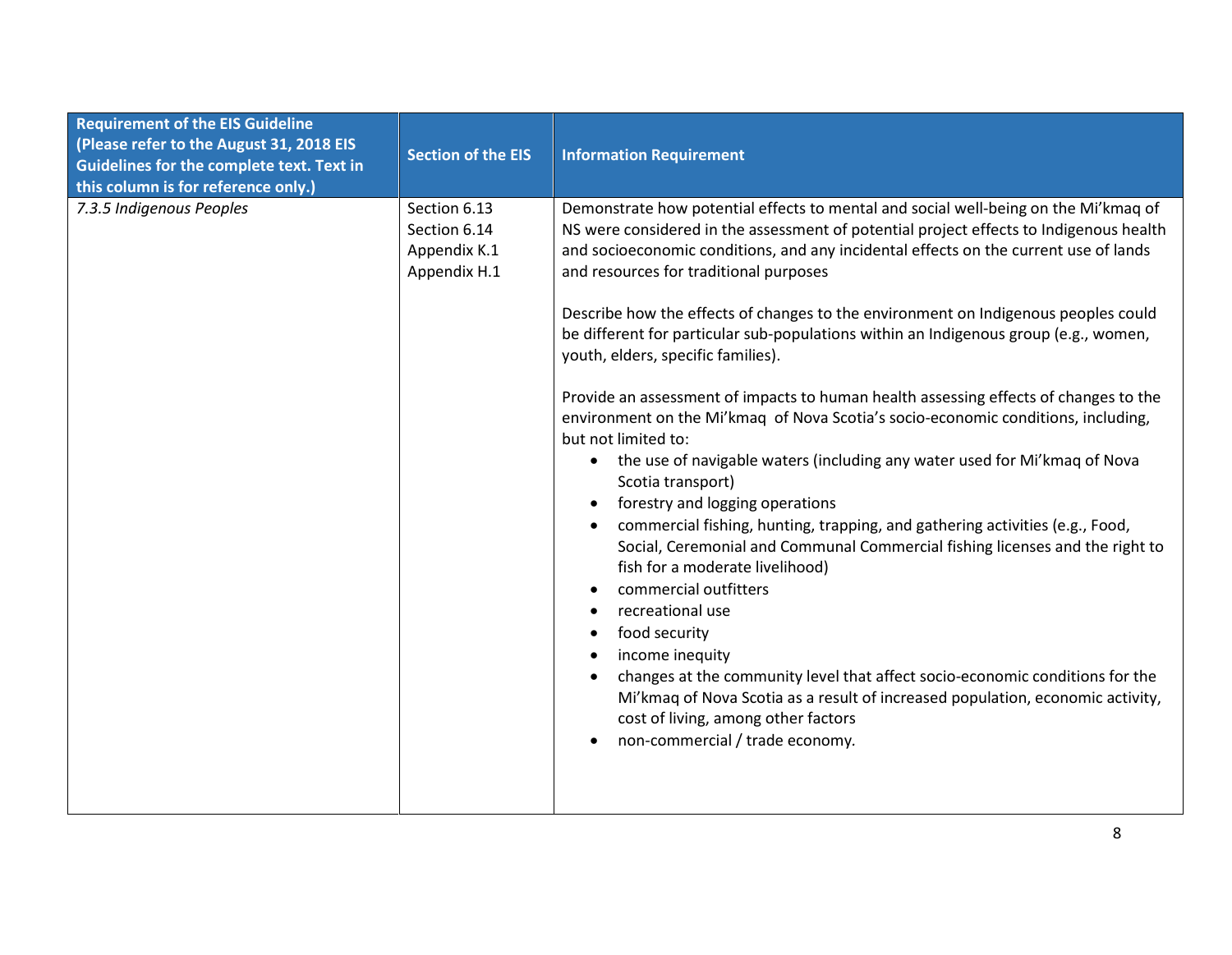| <b>Requirement of the EIS Guideline</b><br>(Please refer to the August 31, 2018 EIS<br><b>Guidelines for the complete text. Text in</b><br>this column is for reference only.) | <b>Section of the EIS</b>                        | <b>Information Requirement</b>                                                                                                                                                                                                                                                                                                                                                                                                                                                                                                                                                                                                                                                                                                                                                                                                                                                                                                                                                                                                                                                                    |  |
|--------------------------------------------------------------------------------------------------------------------------------------------------------------------------------|--------------------------------------------------|---------------------------------------------------------------------------------------------------------------------------------------------------------------------------------------------------------------------------------------------------------------------------------------------------------------------------------------------------------------------------------------------------------------------------------------------------------------------------------------------------------------------------------------------------------------------------------------------------------------------------------------------------------------------------------------------------------------------------------------------------------------------------------------------------------------------------------------------------------------------------------------------------------------------------------------------------------------------------------------------------------------------------------------------------------------------------------------------------|--|
|                                                                                                                                                                                |                                                  | Describe how the proponent considered in its assessment:<br>the regional context for traditional use, and the value of the project area in<br>$\bullet$<br>that regional context, including alienation of lands from traditional use<br>potential to return affected areas to pre-project conditions to support<br>traditional practices (including the identification of end land use goals).<br>Describe potential effects to the practice of current use or activities, including:<br>accessing areas and resources without difficulty or additional cost used to<br>$\bullet$<br>conduct an activity or practice, as well as the opening up of areas to non-<br>Indigenous populations for access and use, and consideration of preferred<br>areas, timing of harvest, and options of traveling there in preferred manner<br>changes that affect the spiritual and cultural experiences of the activity or<br>$\bullet$<br>practice, as well as sense of place and wellbeing, and the applicability and<br>transmission of Mi'kmaq of Nova Scotia knowledge, laws, customs and<br>traditions. |  |
| 7.5 Significance of Residual Effects                                                                                                                                           | Section 6.6.5.6                                  | Provide a definition for Significant Adverse Effects for both surface water quality and<br>quantity.                                                                                                                                                                                                                                                                                                                                                                                                                                                                                                                                                                                                                                                                                                                                                                                                                                                                                                                                                                                              |  |
| 9. FOLLOW-UP AND MONITORING                                                                                                                                                    |                                                  |                                                                                                                                                                                                                                                                                                                                                                                                                                                                                                                                                                                                                                                                                                                                                                                                                                                                                                                                                                                                                                                                                                   |  |
| 9.1 Follow-up Program                                                                                                                                                          | Throughout                                       | Describe how Indigenous groups were engaged regarding the design or proposed<br>implementation of the follow-up and monitoring program(s).                                                                                                                                                                                                                                                                                                                                                                                                                                                                                                                                                                                                                                                                                                                                                                                                                                                                                                                                                        |  |
| <b>General</b>                                                                                                                                                                 |                                                  |                                                                                                                                                                                                                                                                                                                                                                                                                                                                                                                                                                                                                                                                                                                                                                                                                                                                                                                                                                                                                                                                                                   |  |
| Missing information                                                                                                                                                            | Appendix K.1                                     | Update the Summary of Engagement Activities with Mi'kmaq of Nova Scotia<br>(Appendix K.1) beyond April 21, 2019.                                                                                                                                                                                                                                                                                                                                                                                                                                                                                                                                                                                                                                                                                                                                                                                                                                                                                                                                                                                  |  |
| Correct table number                                                                                                                                                           | Summary<br>document, Section<br>6.10.2, page 113 | There is reference to Table 6.10-5, but it should read Table 6.10-3.                                                                                                                                                                                                                                                                                                                                                                                                                                                                                                                                                                                                                                                                                                                                                                                                                                                                                                                                                                                                                              |  |
| Correct table number                                                                                                                                                           | Summary<br>document, Section<br>6.11.2, page 118 | There is reference to Table 6.11-2, but it should read Table 6.11-1.                                                                                                                                                                                                                                                                                                                                                                                                                                                                                                                                                                                                                                                                                                                                                                                                                                                                                                                                                                                                                              |  |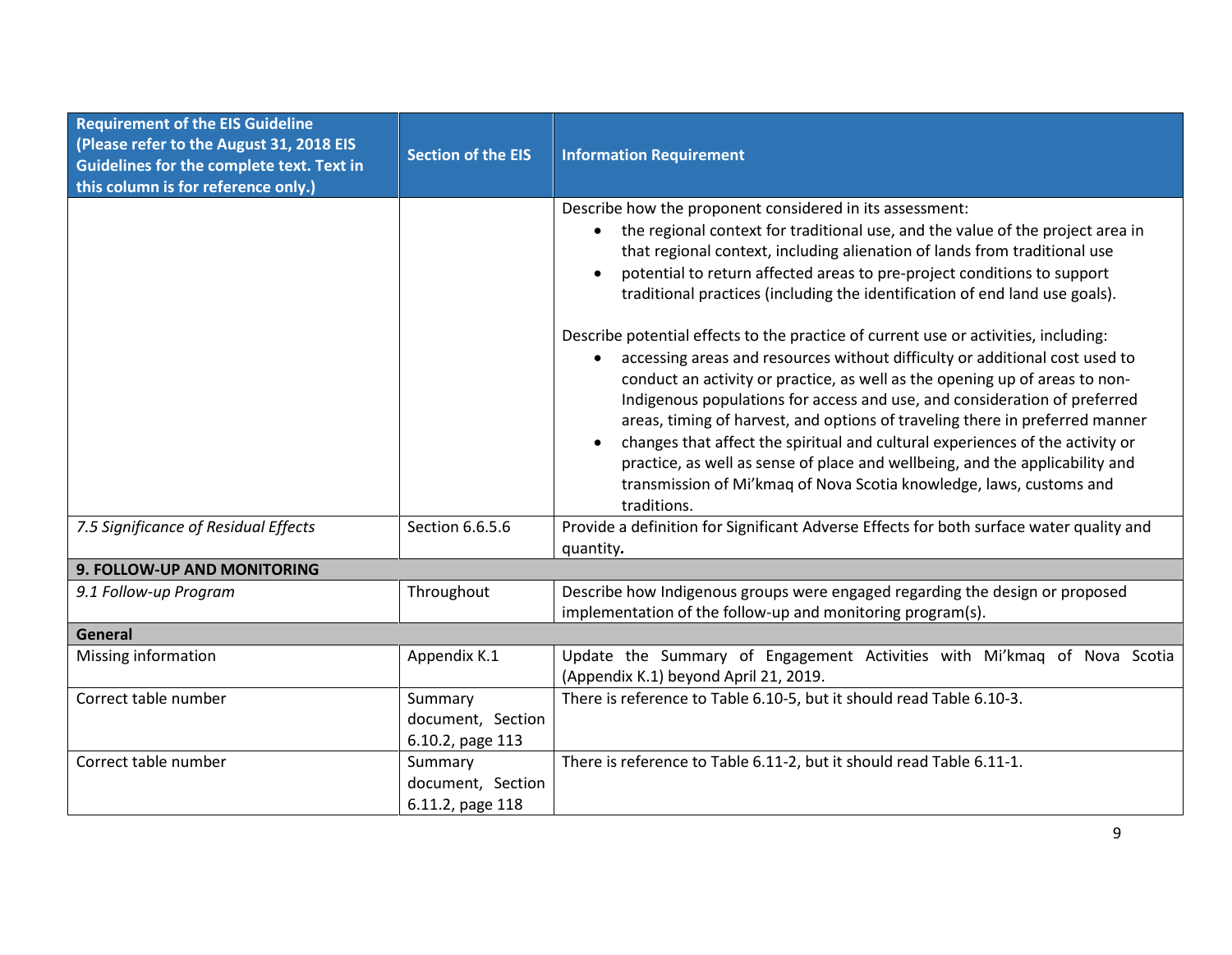| <b>Requirement of the EIS Guideline</b><br>(Please refer to the August 31, 2018 EIS<br><b>Guidelines for the complete text. Text in</b><br>this column is for reference only.) | <b>Section of the EIS</b> | <b>Information Requirement</b>                                                             |
|--------------------------------------------------------------------------------------------------------------------------------------------------------------------------------|---------------------------|--------------------------------------------------------------------------------------------|
| Include tables                                                                                                                                                                 | Summary                   | There is reference to tables that are not in the report. "  are not carried forward in the |
|                                                                                                                                                                                | document, Section         | tables below." Ensure tables referenced in the report are included in the EIS.             |
|                                                                                                                                                                                | 6.12.4, page 129          |                                                                                            |
| Edit spelling                                                                                                                                                                  | Section 4.4.3, page       | "Support to the Mawita'jik "Let Use Gather" , should read "Let Us Gather".                 |
|                                                                                                                                                                                | 120                       |                                                                                            |
| Insert correct Figure number                                                                                                                                                   | Section 6.17.7,           | Reference to a figure appears as "provided on Error! Reference source not found"           |
|                                                                                                                                                                                | page 767                  | confirm this should be "provided on Figure 6.17-1".                                        |
| Be consistent with terms                                                                                                                                                       | Section 6.17.7,           | Figure 6.17-1 Risk Ranking Matrix is referred to in the text as a Risk Rating Matrix.      |
|                                                                                                                                                                                | page 767                  |                                                                                            |
| Correct units                                                                                                                                                                  | Section 8.5.2.1,          | The text for ug is illegible.                                                              |
|                                                                                                                                                                                | page 820                  |                                                                                            |
| Inaccurate information                                                                                                                                                         | Table 9.1-3:              | The following statement is inaccurate and needs to be revised: The Proponent to support    |
|                                                                                                                                                                                | Summary of                | joint funding initiatives with CEAA for Mi'kmaq third party review of the Proponent's      |
|                                                                                                                                                                                | Mitigation                | proposed mitigation and monitoring programs during EIS review. Scope and scale of this     |
|                                                                                                                                                                                | <b>Measures</b>           | commitment to be determined.                                                               |
|                                                                                                                                                                                | page 893                  |                                                                                            |
|                                                                                                                                                                                |                           | The Agency does not provide specific funding initiatives for Mi'kmaq third party review.   |
|                                                                                                                                                                                | Table 6.13-7:             |                                                                                            |
|                                                                                                                                                                                | Mitigation and            |                                                                                            |
|                                                                                                                                                                                | Monitoring                |                                                                                            |
|                                                                                                                                                                                | Programs for              |                                                                                            |
|                                                                                                                                                                                | Potential Effects on      |                                                                                            |
|                                                                                                                                                                                | the Mi'kmag of            |                                                                                            |
|                                                                                                                                                                                | Nova Scotia               |                                                                                            |
|                                                                                                                                                                                | page 686                  |                                                                                            |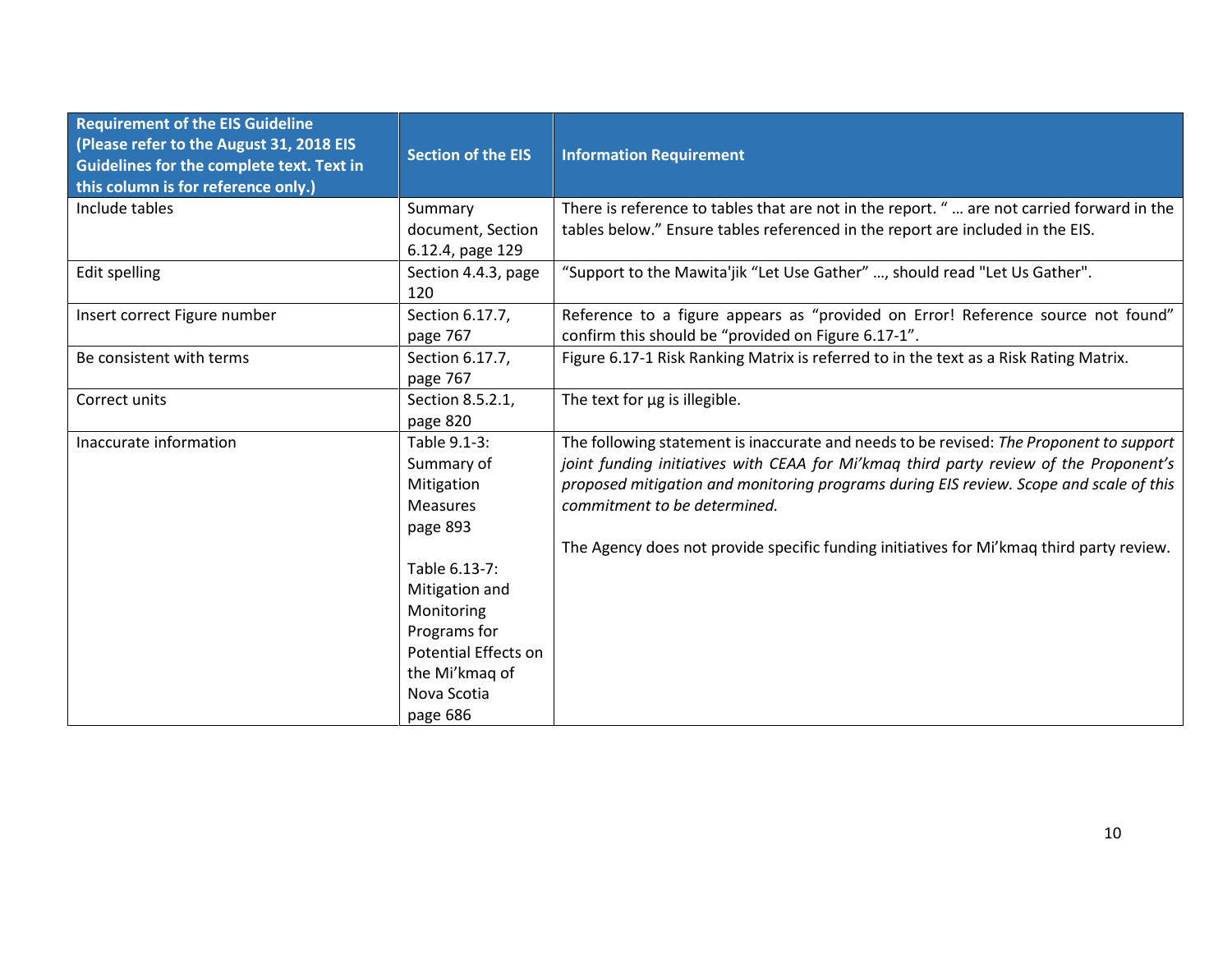| <b>Department</b> | <b>Reference to EIS</b>                                                    | <b>Context and Rationale</b>                                                                                                    | <b>Advice to the Proponent</b>                                                                                                                                                                                                                                                                                                                                                                                                                                                                                                                                                                                           |
|-------------------|----------------------------------------------------------------------------|---------------------------------------------------------------------------------------------------------------------------------|--------------------------------------------------------------------------------------------------------------------------------------------------------------------------------------------------------------------------------------------------------------------------------------------------------------------------------------------------------------------------------------------------------------------------------------------------------------------------------------------------------------------------------------------------------------------------------------------------------------------------|
|                   |                                                                            |                                                                                                                                 |                                                                                                                                                                                                                                                                                                                                                                                                                                                                                                                                                                                                                          |
| DFO-1             | Appendix D.3 -<br><b>Conceptual Fish Habitat</b><br><b>Offsetting Plan</b> | This is standard advice to proponents<br>regarding habitat offsetting measures<br>required for Fisheries Act authorizations.    | To offset harmful alteration, disruption, and<br>destruction (HADD) of fish habitat from the<br>Project, the Conceptual Fish Habitat Offsetting<br>Plan will need to be revised and take into<br>consideration habitat quality, uncertainty, and<br>time-lag.                                                                                                                                                                                                                                                                                                                                                            |
|                   |                                                                            |                                                                                                                                 | Project components, such as the Seloam Brook<br>Diversion Channel, cannot be used as<br>offsetting measures; however, any fish habitat<br>features included in project components may<br>mitigate the area of residual HADD that must<br>be offset.                                                                                                                                                                                                                                                                                                                                                                      |
|                   |                                                                            |                                                                                                                                 | It is recommended that the proponent seek<br>further advice from DFO regarding offsetting<br>the HADD of fish habitat.                                                                                                                                                                                                                                                                                                                                                                                                                                                                                                   |
| DFO-2             | Section 6.83 Baseline<br>Conditions - Fish and Fish<br>Habitat             | This is standard advice to proponents<br>regarding the information required to<br>demonstrate fish absence from a<br>waterbody. | DFO assumes that waterbodies with<br>hydrological connectivity to fish-bearing<br>waterbodies are frequented by fish unless the<br>proponent is able to demonstrate otherwise.<br>Determination of the absence of fish from a<br>waterbody is difficult and the ultimate "proof"<br>of absence must be associated with the most<br>intensive and efficient sampling procedures<br>appropriate for the habitat, species, life stage,<br>and time of year. Fish sampling procedures<br>should include multi-season sampling events,<br>and utilize multiple gear-types with<br>appropriate methods wherever possible. Fish |

## *ANNEX 2: Advice to the proponent*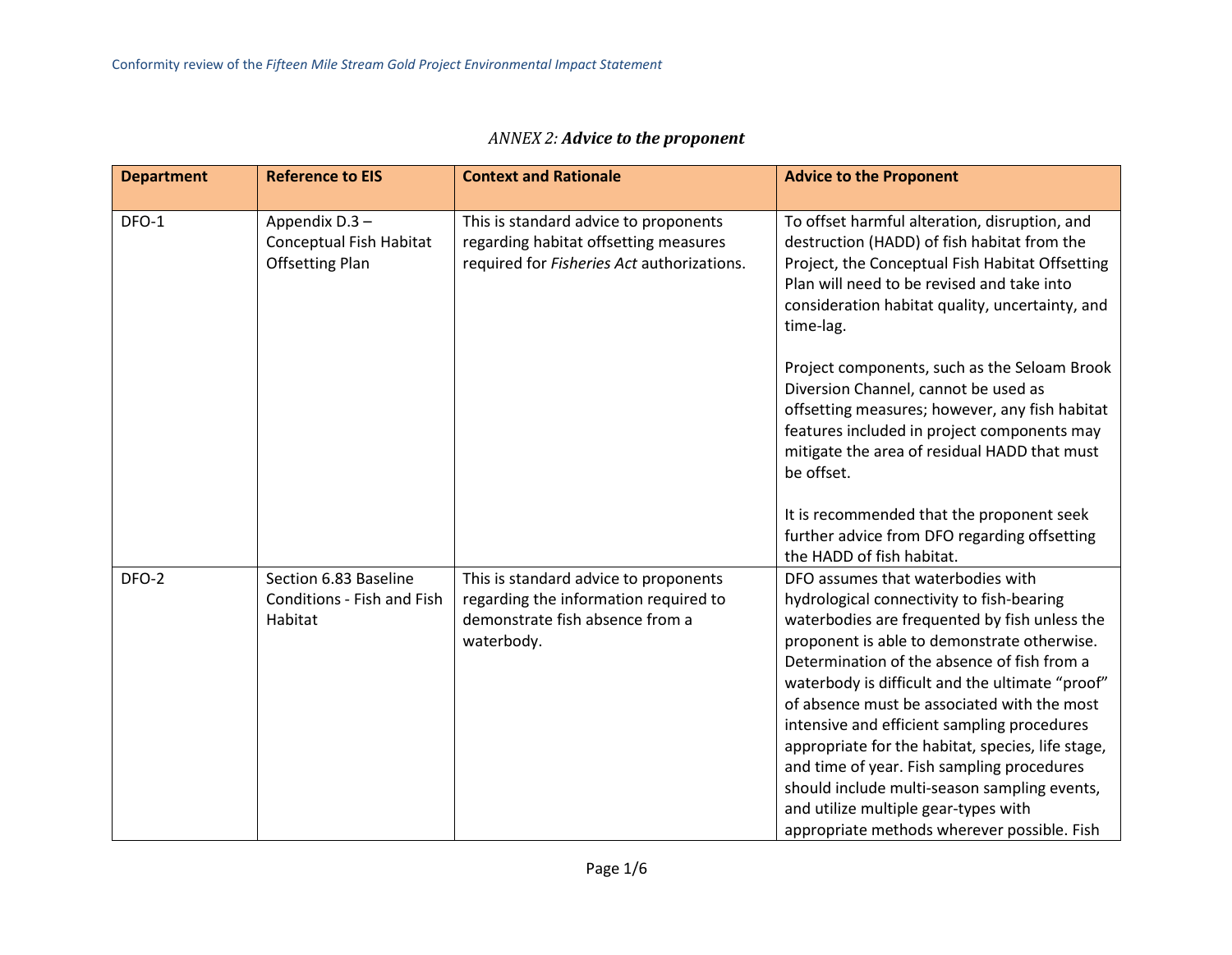|       |                                                       |                                                                                                                                                                                                   | sampling efforts should be well documented:<br>date/time, GPS locations, datasheets, photos,<br>effort, catch, etc.<br>Within the Project area the annual maximum<br>flows and water levels typically occur in April<br>followed by November and December<br>whereas annual minimum flows and water<br>levels typically occur July through September.<br>To demonstrate fish absence from a<br>waterbody, fish sampling and hydraulic<br>connectivity assessments should be timed to<br>coincide with annual maximum flows and<br>water levels. |
|-------|-------------------------------------------------------|---------------------------------------------------------------------------------------------------------------------------------------------------------------------------------------------------|-------------------------------------------------------------------------------------------------------------------------------------------------------------------------------------------------------------------------------------------------------------------------------------------------------------------------------------------------------------------------------------------------------------------------------------------------------------------------------------------------------------------------------------------------|
| DFO-3 | Section 6.8.2.1.1.5 Fish<br><b>Habitat Assessment</b> | This is standard advice to proponents<br>regarding the information required to<br>describe fish habitat in FMS Study Area and<br>the significance of effects to fish habitat<br>from the Project. | The appropriateness of the use of the<br>Standard Methods Guide for Freshwater Fish<br>and Fish Habitat Surveys in Newfoundland and<br>Labrador: Rivers and Streams and Beak (1980)<br>to describe the quality of fish habitat for the<br>FMS Study Area and the significance of effects<br>of the Project on fish habitat is questionable.                                                                                                                                                                                                     |
|       |                                                       |                                                                                                                                                                                                   | It is our understanding that the FMS Study<br>Area is effectively inaccessible to Atlantic<br>Salmon. Therefore, using Atlantic Salmon as an<br>index for the relative quality and productivity<br>of the streams, waterbodies, and wetlands for<br>fish populations may not be the most<br>appropriate or practical approach.                                                                                                                                                                                                                  |
|       |                                                       |                                                                                                                                                                                                   | It may be more relevant and better suited to<br>describe the habitat quality in terms of the fish<br>species that are known to be present in the                                                                                                                                                                                                                                                                                                                                                                                                |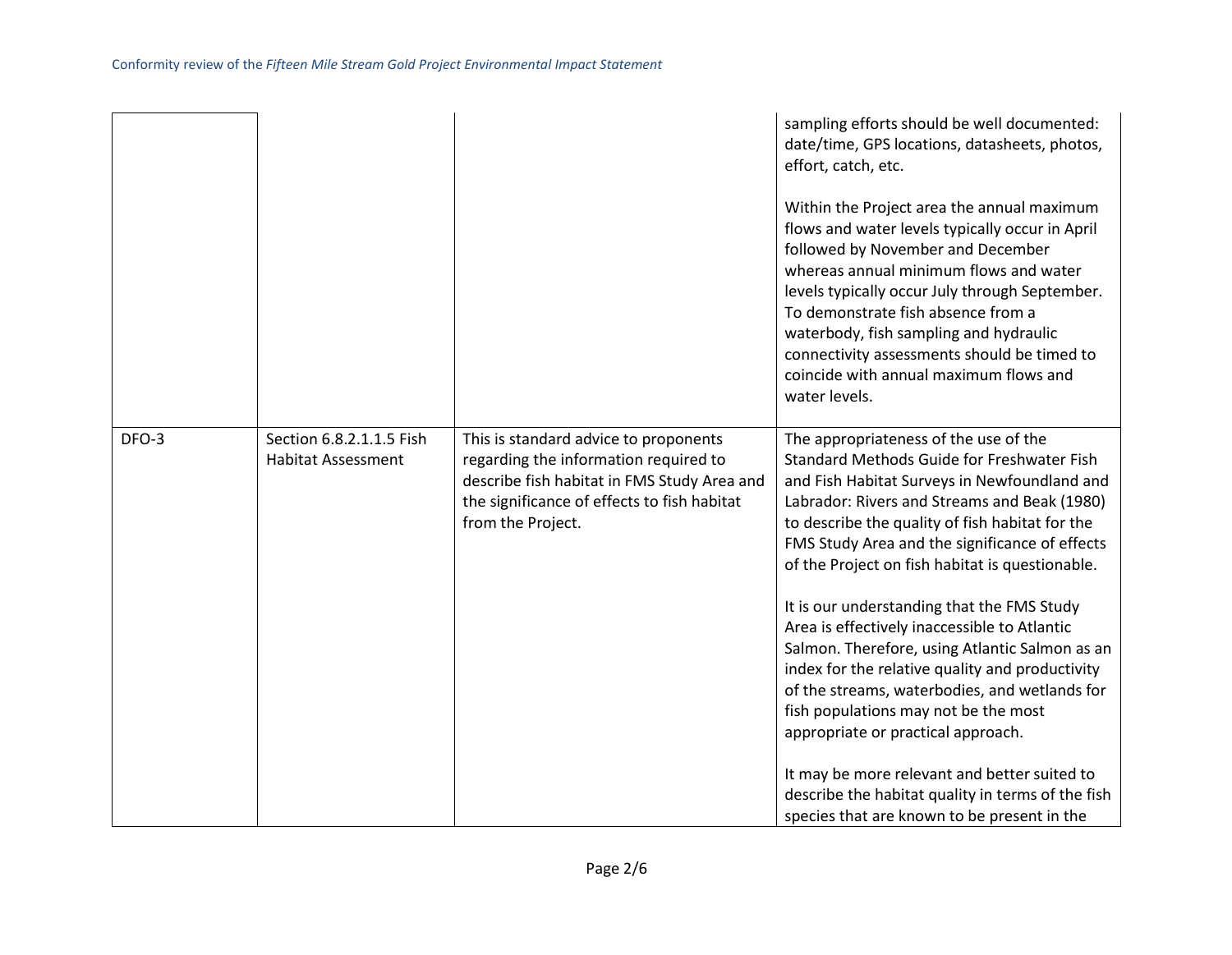|        |                                                                 |                                                                                                                                                                                                                                   | FMS Study Area and how those species utilize<br>the area.                                                                                                                                                                                                       |
|--------|-----------------------------------------------------------------|-----------------------------------------------------------------------------------------------------------------------------------------------------------------------------------------------------------------------------------|-----------------------------------------------------------------------------------------------------------------------------------------------------------------------------------------------------------------------------------------------------------------|
|        |                                                                 |                                                                                                                                                                                                                                   | Obviously, brook trout are salmonids.<br>However, their tolerances and preferences<br>and life history differ from Atlantic Salmon.<br>Furthermore, the other fish species known to<br>be present in the FMS Study Area differ greatly<br>from Atlantic Salmon. |
|        |                                                                 |                                                                                                                                                                                                                                   | Basing habitat types and describing the habitat<br>quality in reference to Atlantic Salmon<br>spawning and rearing habitat may not be<br>relevant given the type of habitat present at<br>the FMS Study Area.                                                   |
|        |                                                                 |                                                                                                                                                                                                                                   | For example, poor quality juvenile salmonid<br>rearing habitat with no spawning capability<br>may be moderate to good quality habitat for<br>other fish species.                                                                                                |
| ECCC-1 | Section 2.2.1.11, Page 34                                       | It is stated "The TMF is located to the east<br>and up gradient of the open pit and<br>is situated in a position that limits<br>interactions with wetlands and streams<br>frequented by fish to the maximum<br>practical extent." | If the TMF footprint is located on waters<br>frequent by fish, the proponent will have to go<br>through the Schedule 2 amendment process<br>under Metal and Diamond Mining Effluent<br>Regulations (MDMER). "Maximum practical<br>extent" is not an option.     |
| ECCC-2 | Section 2.2.1.5 -<br>Overburden Till Stockpile                  | The volume of overburden was not<br>provided.                                                                                                                                                                                     | Please provide the volume of overburden.                                                                                                                                                                                                                        |
| ECCC-3 | Section 2.2.1.6 - Topsoil<br>and Organic Material<br>Stockpiles | The volume of topsoil was not provided.                                                                                                                                                                                           | Please provide the volume of topsoil.                                                                                                                                                                                                                           |
| ECCC-4 | Section 2.4.2.1.2 - Waste<br><b>Rock Management</b>             | The potential for metal leaching was not<br>discussed in this section.                                                                                                                                                            | Provide a discussion on the potential for metal<br>leaching.                                                                                                                                                                                                    |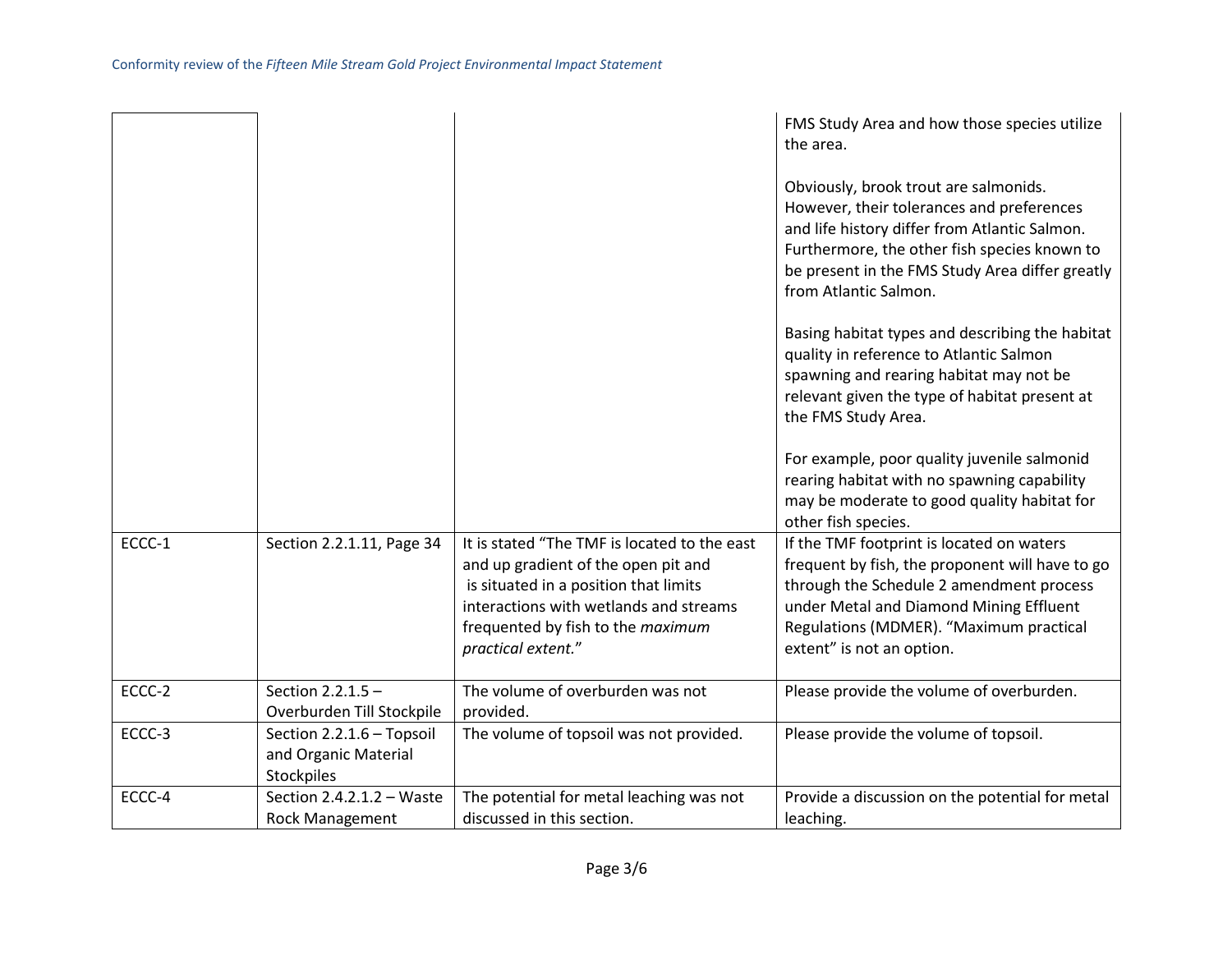| <b>TC-01</b> | Sub-paragraph, 1.3.1.5            | Refers to Transport Canada (TC)'s Navigation | The Canadian Navigable Waters Act (CNWA)             |
|--------------|-----------------------------------|----------------------------------------------|------------------------------------------------------|
|              | <b>Navigation Protection Act,</b> | Protection Act and communication with TC     | came into force on August 28, 2019.                  |
|              | 1985 (Page 13)                    | regarding any requirements as part of the    | The CNWA still possesses a Schedule of               |
|              |                                   | project.                                     | waterways to which the Act applies, however, as      |
|              |                                   |                                              | previously indicated, the proposed project does      |
|              |                                   |                                              | not appear to implicate any Scheduled                |
|              |                                   |                                              | waterways pursuant to the CNWA. HOWEVER,             |
|              |                                   |                                              | the EIS mentions the use of a Tailing                |
|              |                                   |                                              | Management Facility and other water control          |
|              |                                   |                                              | structures involving tailings disposal/storage.      |
|              |                                   |                                              | Infilling or dewatering of any navigable             |
|              |                                   |                                              | waterway remains prohibited under the CNWA           |
|              |                                   |                                              | and requires an Exemption by Order of the            |
|              |                                   |                                              | <b>Governor in Council pursuant to Section 24 of</b> |
|              |                                   |                                              | the CNWA. This requirement can only be               |
|              |                                   |                                              | ascertained once the proponent submits a             |
|              |                                   |                                              | Notice of Work detailing the work, its effects,      |
|              |                                   |                                              | and the nature of the water bodies that may be       |
|              |                                   |                                              | involved/affected.                                   |
|              |                                   |                                              | It is also understood that elements of the project   |
|              |                                   |                                              | may involve the diversion of                         |
|              |                                   |                                              | watercourses. Under the Major Works Order            |
|              |                                   |                                              | made pursuant to the CNWA, proposed water            |
|              |                                   |                                              | control structures located on ANY navigable          |
|              |                                   |                                              | waterway that divert water, or change the water      |
|              |                                   |                                              | levels of watercourses require a CNWA approval       |
|              |                                   |                                              | (on scheduled OR non-scheduled waterways)            |
|              |                                   |                                              |                                                      |
|              |                                   |                                              | Finally, with respect to any new or existing works   |
|              |                                   |                                              | located on non-scheduled waterways (culverts/        |
|              |                                   |                                              | bridges etc.) that may require construction,         |
|              |                                   |                                              | placement, alteration, repair or replacement as      |
|              |                                   |                                              | part of the overall project - under the              |
|              |                                   |                                              | CNWA, owners of works - (other than a minor          |
|              |                                   |                                              | work or a major work) - that are located on          |
|              |                                   |                                              | navigable waterways not listed in the schedule,      |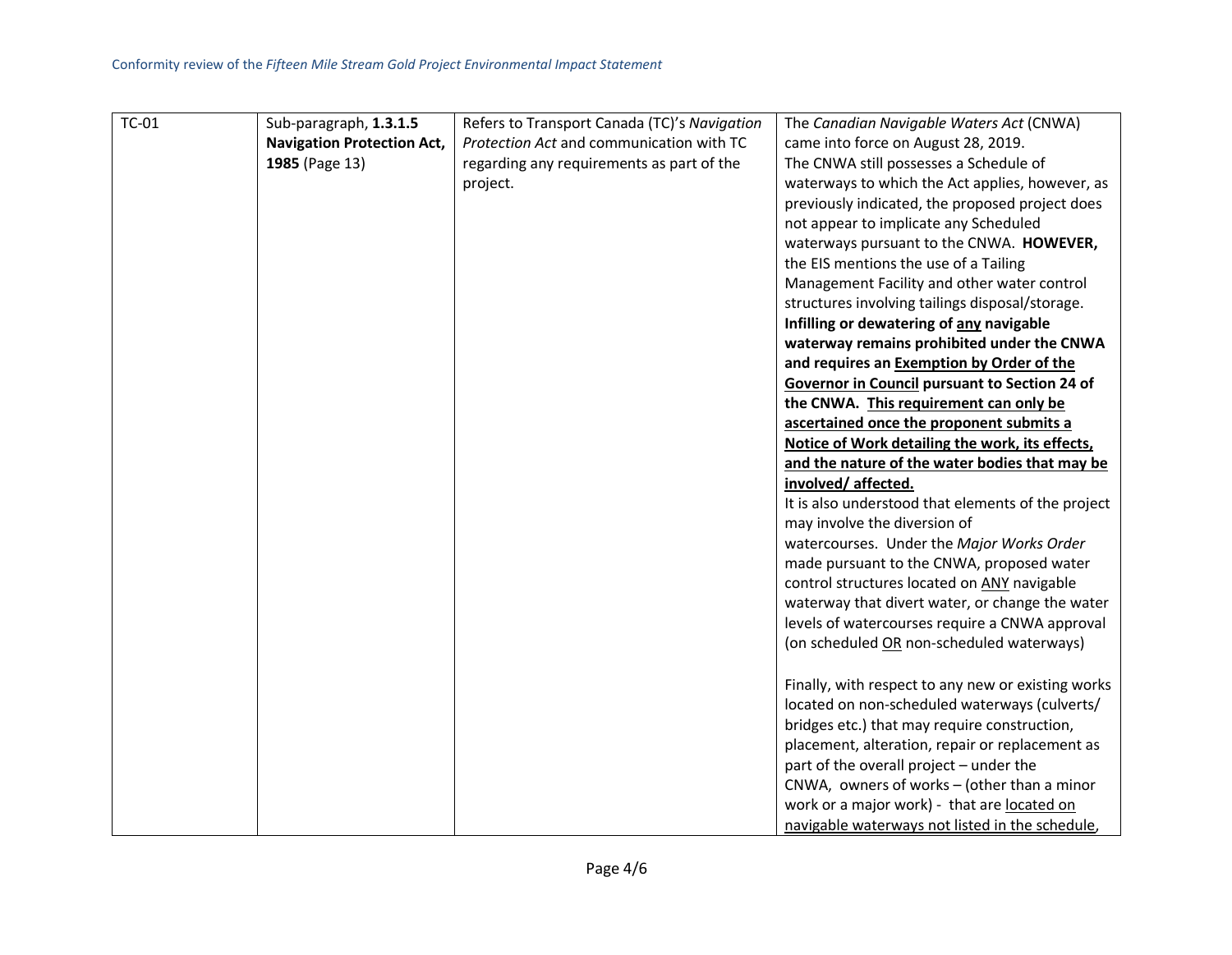|  | which may interfere with navigation, have the     |
|--|---------------------------------------------------|
|  | option to:                                        |
|  | 1. either apply to the Minister of Transport      |
|  | for approval (approval review process             |
|  | and advertising and 30 day registry               |
|  | public review);                                   |
|  | or                                                |
|  | 2. seek authorization through the public          |
|  | resolution process, and deposit specific          |
|  | information regarding their work on the           |
|  | new Common Project Search (online                 |
|  | registry) inviting any interested party to        |
|  | comment.                                          |
|  |                                                   |
|  | (advertising and 30 day registry public           |
|  | review)                                           |
|  | With the coming into force of the CNWA, the       |
|  | Navigation Protection Program has transitioned    |
|  | to the use of the external submission site (ESS)  |
|  | linked below. This is the central point to submit |
|  | an application for an approval or to publish a    |
|  | notification for a work:                          |
|  | https://wwwapps.tc.gc.ca/Prog/3/NWAR-RLEN-        |
|  | E/en/Account/Login                                |
|  | The proponent will need to create an account      |
|  | first.                                            |
|  | Once an application Is submitted on the ESS, it   |
|  | will be pushed to the Common Project Search       |
|  | Registry: https://common-project-                 |
|  | search.canada.ca/ for public review.              |
|  | Additional guidance information and links for the |
|  | NPP regulatory process can be found here:         |
|  | Canadian Navigable Waters Act                     |
|  | https://www.tc.gc.ca/eng/programs-632.html        |
|  | https://www.tc.gc.ca/eng/canadian-navigable-      |
|  | waters-act.html                                   |